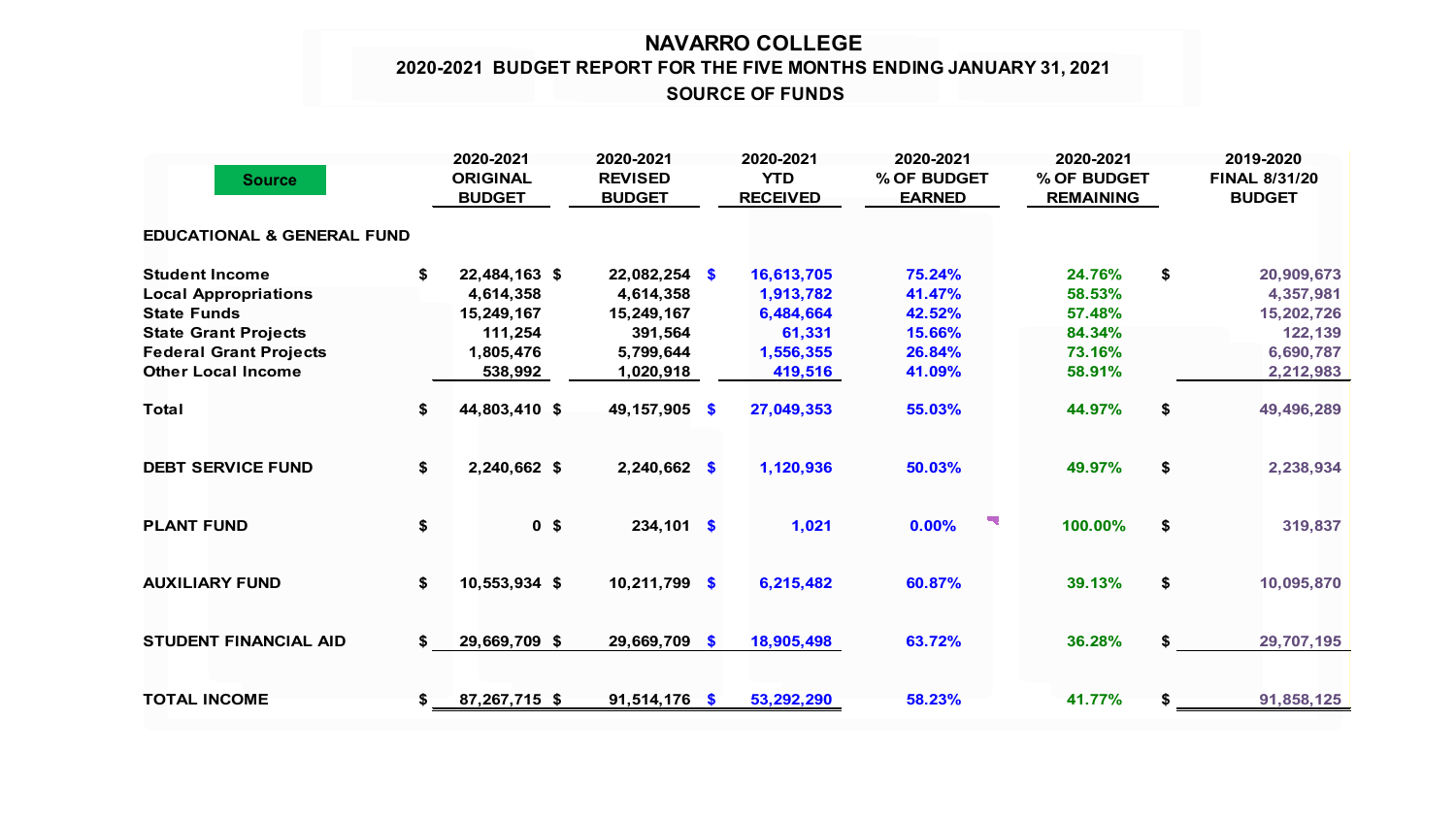## **NAVARRO COLLEGE 2019-2020 BUDGET REPORT FOR THE FIVE MONTHS ENDING JANUARY 31, 2020 SOURCE OF FUNDS**

| <b>Source</b>                         |    | 2019-2020<br><b>ORIGINAL</b><br><b>BUDGET</b> | 2019-2020<br><b>REVISED</b><br><b>BUDGET</b> |           | 2019-2020<br><b>YTD</b><br><b>RECEIVED</b> | 2019-2020<br>% OF BUDGET<br><b>EARNED</b> | 2019-2020<br>% OF BUDGET<br><b>REMAINING</b> |  |
|---------------------------------------|----|-----------------------------------------------|----------------------------------------------|-----------|--------------------------------------------|-------------------------------------------|----------------------------------------------|--|
| <b>EDUCATIONAL &amp; GENERAL FUND</b> |    |                                               |                                              |           |                                            |                                           |                                              |  |
| <b>Student Income</b>                 | \$ | 22, 186, 176 \$                               | 22, 186, 176                                 | <b>S</b>  | 17,826,060                                 | 80.35%                                    | 19.65%                                       |  |
| <b>Local Appropriations</b>           |    | 3,868,321                                     | 4,357,981                                    |           | 1,767,068                                  | 40.55%                                    | 59.45%                                       |  |
| <b>State Funds</b>                    |    | 15,202,726                                    | 15,202,726                                   |           | 6,486,935                                  | 42.67%                                    | 57.33%                                       |  |
| <b>State Grant Projects</b>           |    | 155,935                                       | 115,354                                      |           | 41,324                                     | 35.82%                                    | 64.18%                                       |  |
| <b>Federal Grant Projects</b>         |    | 2,212,462                                     | 2,154,337                                    |           | 596,050                                    | 27.67%                                    | 72.33%                                       |  |
| <b>Other Local Income</b>             |    | 479,350                                       | 788,191                                      |           | 510,960                                    | 64.83%                                    | 35.17%                                       |  |
| <b>Total</b>                          | \$ | 44,104,970 \$                                 | 44,804,765                                   | S.        | 27,228,397                                 | 60.77%                                    | 39.23%                                       |  |
| <b>DEBT SERVICE FUND</b>              | \$ | 2,238,934 \$                                  | 2,238,934                                    | $\bullet$ | 1,132,374                                  | 50.58%                                    | 49.42%                                       |  |
| <b>PLANT FUND</b>                     | \$ | 0 <sup>5</sup>                                | 49,000 \$                                    |           | 9,366                                      | 0.00%                                     | 100.00%                                      |  |
| <b>AUXILIARY FUND</b>                 | \$ | 10,422,427 \$                                 | 10,464,427                                   | $\bullet$ | 6,477,719                                  | 61.90%                                    | 38.10%                                       |  |
| <b>STUDENT FINANCIAL AID</b>          | \$ | 29,707,195 \$                                 | 29,707,195                                   | $\bullet$ | 21,781,593                                 | 73.32%                                    | 26.68%                                       |  |
| <b>TOTAL INCOME</b>                   | \$ | 86,473,526 \$                                 | 87,264,321                                   | S.        | 56,629,449                                 | 64.89%                                    | 35.11%                                       |  |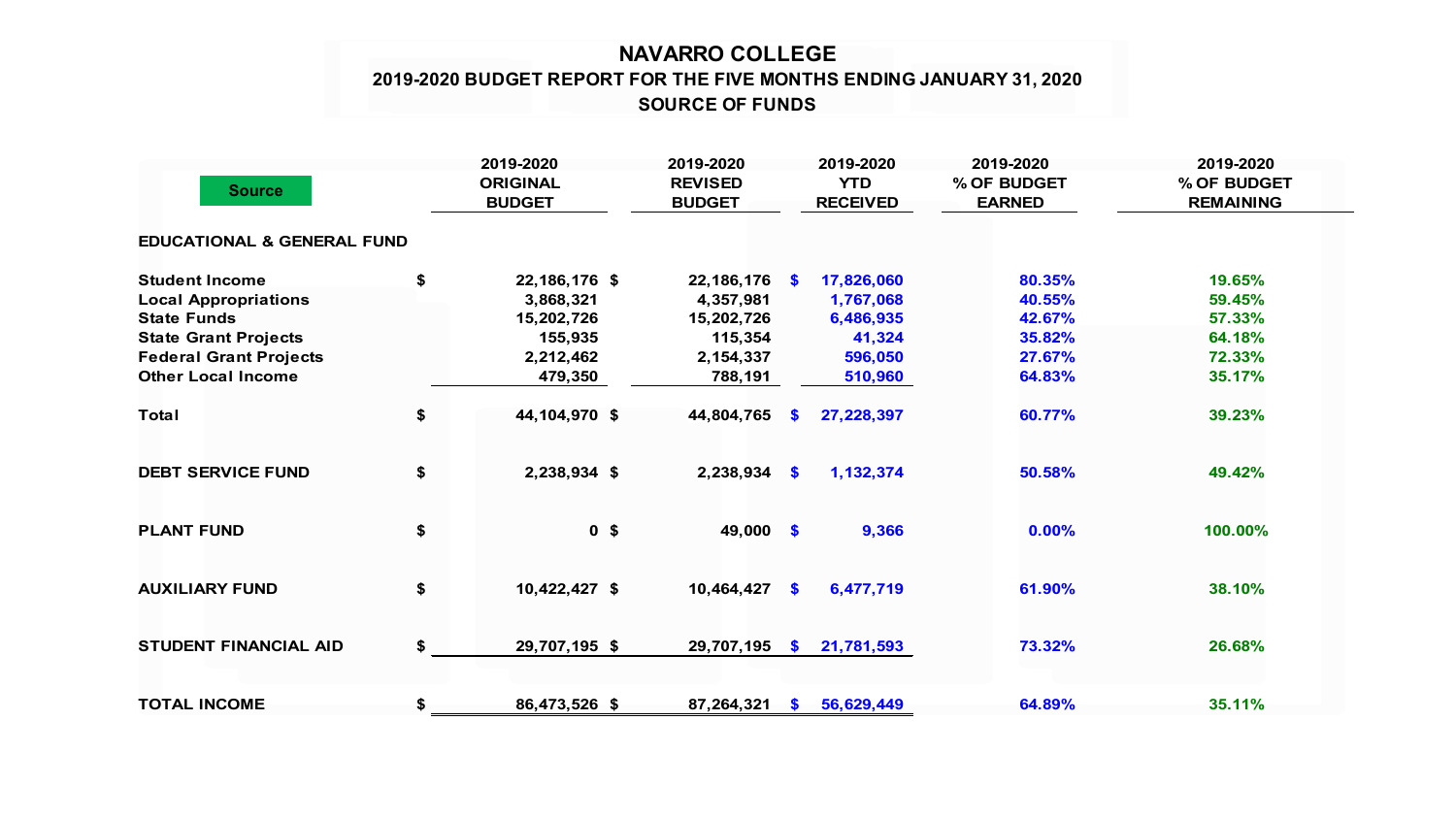## **NAVARRO COLLEGE 2020-2021 BUDGET REPORT FOR THE FIVE MONTHS ENDING JANUARY 31, 2021 DISBURSEMENT OF FUNDS**

| <b>Disbursement</b>                       | 2020-2021<br><b>ORIGINAL</b><br><b>BUDGET</b> | 2020-2021<br><b>REVISED</b><br><b>BUDGET</b> | 2020-2021<br><b>YTD</b><br><b>EXPENSED</b> | 2020-2021<br><b>OBLIGATED</b> | 2020-2021<br>% OF BUDGET<br><b>EXPENDED</b> | 2020-2021<br>% OF BUDGET<br><b>REMAINING</b> |
|-------------------------------------------|-----------------------------------------------|----------------------------------------------|--------------------------------------------|-------------------------------|---------------------------------------------|----------------------------------------------|
| <b>EDUCATIONAL &amp; GENERAL FUND</b>     |                                               |                                              |                                            |                               |                                             |                                              |
| <b>General Administration</b>             | \$<br>2,192,645 \$                            | $2,186,614$ \$                               | 883,947                                    | \$<br>413,500                 | 59.34%                                      | 40.66%                                       |
| <b>Student Services</b>                   | 3,776,017                                     | 3,739,906                                    | 1,296,154                                  | 562,492                       | 49.70%                                      | 50.30%                                       |
| <b>General Institutional</b>              | 4,862,135                                     | 4,823,426                                    | 2,118,177                                  | 724,761                       | 58.94%                                      | 41.06%                                       |
| <b>Instructional Administration</b>       | 1,445,011                                     | 1,447,503                                    | 520,518                                    | 193,337                       | 49.32%                                      | 50.68%                                       |
| <b>Staff Benefits</b>                     | 7,168,132                                     | 7,168,132                                    | 2,637,854                                  | 2,552,950                     | 72.42%                                      | 27.58%                                       |
| <b>Resident Instruction:</b>              |                                               |                                              |                                            |                               |                                             |                                              |
| Academic                                  | 6,794,475                                     | 6,723,316                                    | 2,790,247                                  | 691,324                       | 51.78%                                      | 48.22%                                       |
| Career                                    | 6,307,742                                     | 6,285,426                                    | 2,448,641                                  | 1,116,518                     | 56.72%                                      | 43.28%                                       |
| <b>Planetarium</b>                        | 76,603                                        | 77,842                                       | 33,906                                     | 11,271                        | 58.04%                                      | 41.96%                                       |
| <b>Museum</b>                             | 155,520                                       | 156,368                                      | 54,781                                     | 27,060                        | 52.34%                                      | 47.66%                                       |
| <b>Events</b>                             | 65,063                                        | 65,144                                       | 29,771                                     | 13,541                        | 66.49%                                      | 33.51%                                       |
| Library                                   | 467,816                                       | 469,220                                      | 256,615                                    | 60,821                        | 67.65%                                      | 32.35%                                       |
| <b>Community Services</b>                 | 2,000                                         | 2,000                                        | $\mathbf 0$                                | $\mathbf{0}$                  | 0.00%                                       | 100.00%                                      |
| <b>Plant Maintenance &amp; Operations</b> | 4,049,309                                     | 4,306,283                                    | 1,441,913                                  | 520,865                       | 45.58%                                      | 54.42%                                       |
| <b>Appropriations</b>                     | 5,679,816                                     | 5,284,497                                    | 2,100,419                                  | $\bf{0}$                      | 39.75%                                      | 60.25%                                       |
| <b>State Grant Projects</b>               | 111,254                                       | 391,564                                      | 60,161                                     | 58,264                        | 30.24%                                      | 69.76%                                       |
| <b>Federal Grant Projects</b>             | 1,615,845                                     | 5,638,013                                    | 1,757,208                                  | 485,651                       | 39.78%                                      | 60.22%                                       |
| <b>Local Grant Projects</b>               | 34,027                                        | 392,651                                      | 73,654                                     | 12,050                        | 21.83%                                      | 78.17%                                       |
| <b>Total</b>                              | \$<br>44,803,410 \$                           | 49,157,905 \$                                | 18,503,966                                 | \$<br>7,444,405               | 52.79%                                      | 47.21%                                       |
| <b>DEBT SERVICE FUND</b>                  | \$<br>2,240,662 \$                            | $2,240,662$ \$                               | 110,484                                    | \$<br>1,945,031               | 91.74%                                      | 8.26%                                        |
| <b>PLANT FUND</b>                         | \$<br>0 <sup>5</sup>                          | $234,101$ \$                                 | 105,518                                    | \$<br>$\mathbf 0$             | 45.07%                                      | 54.93%                                       |
| <b>AUXILIARY FUND</b>                     | \$<br>10,553,934 \$                           | 10,211,799 \$                                | 4,439,714                                  | \$<br>1,235,516               | 55.58%                                      | 44.42%                                       |
| <b>STUDENT FINANCIAL AID</b>              | \$<br>29,669,709 \$                           | 29,669,709 \$                                | 19,900,565                                 | \$<br>$\mathbf{0}$            | 67.07%                                      | 32.93%                                       |
| <b>TOTAL DISBURSEMENTS</b>                | \$<br>87,267,715 \$                           | $91,514,176$ \$                              | 43,060,247                                 | \$<br>10,624,952              | 58.66%                                      | 41.34%                                       |